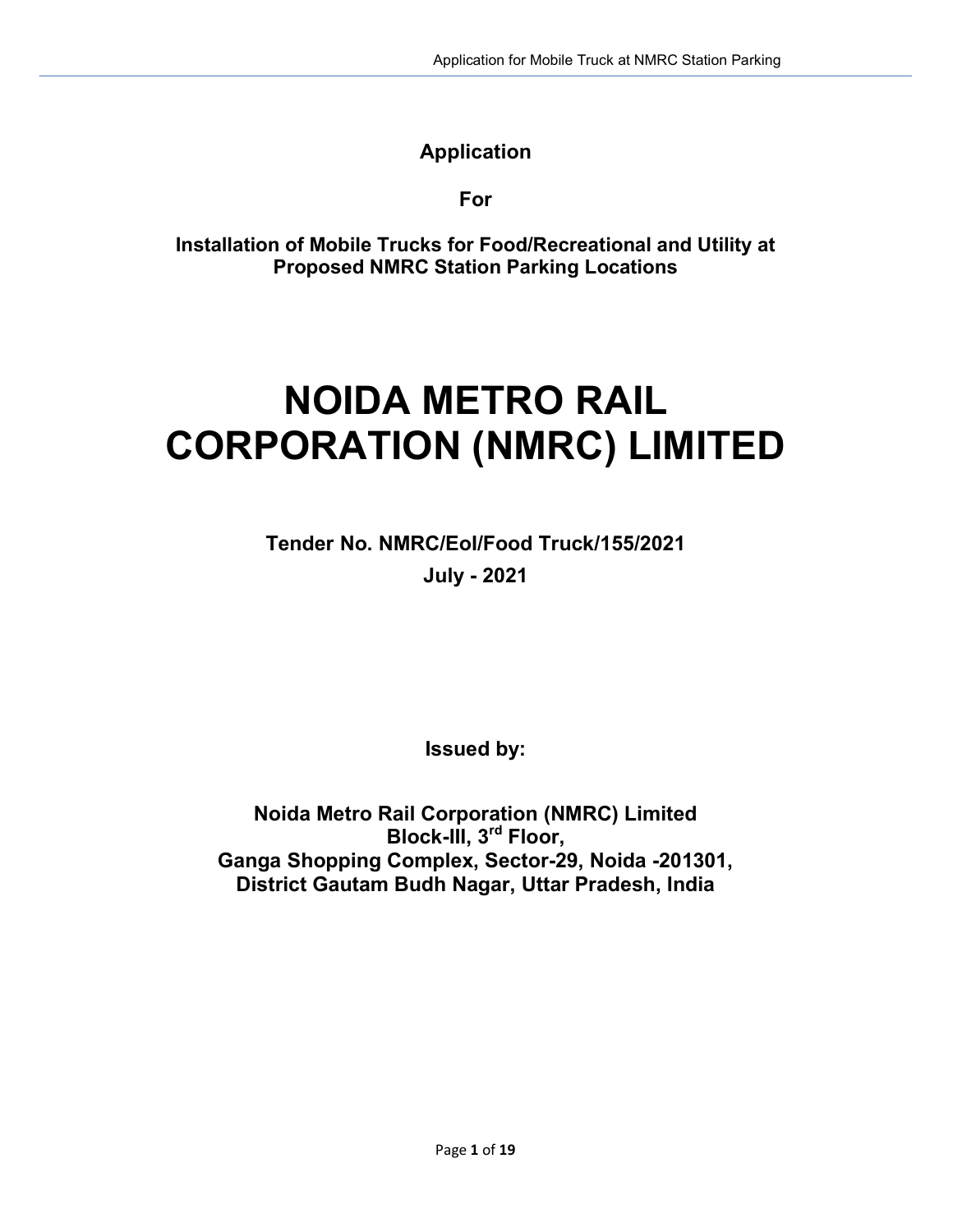# **Data Sheet**

| 1                                                                    | Name of the Application                                 | Installation of Mobile' Trucks for Food/Recreational and<br>Utility at Proposed NMRC Station Parking Locations                                                    |  |  |  |
|----------------------------------------------------------------------|---------------------------------------------------------|-------------------------------------------------------------------------------------------------------------------------------------------------------------------|--|--|--|
| 2                                                                    | License Period                                          | 12 Months + extendable up to another 12 Months on mutual<br>agreed terms and conditions                                                                           |  |  |  |
| 3                                                                    | <b>Processing Fee</b>                                   | INR 10,000 (including GST) (Rupees Fifteen Thousand<br>only) through RTGS/NEFT only payable in favour of Noida<br>Metro Rail Corporation Limited (Non-Refundable) |  |  |  |
| 4                                                                    | Method of selection                                     | License Fee (H1)                                                                                                                                                  |  |  |  |
| $\overline{5}$<br><b>GM</b> (Technical)<br>Name of the Corporation's |                                                         |                                                                                                                                                                   |  |  |  |
|                                                                      | official for addressing queries                         | Noida Metro Rail Corporation,                                                                                                                                     |  |  |  |
|                                                                      | and clarifications                                      | Block-III, 3rd Floor, Ganga Shopping Complex,                                                                                                                     |  |  |  |
|                                                                      |                                                         | Sector-29, Noida 201301                                                                                                                                           |  |  |  |
|                                                                      |                                                         | Email: nmrcnoida@gmail.com                                                                                                                                        |  |  |  |
|                                                                      |                                                         | Website:www.nmrcnoida.com                                                                                                                                         |  |  |  |
| 6                                                                    | <b>Schedule of Application Process</b>                  |                                                                                                                                                                   |  |  |  |
|                                                                      | <b>Heads</b>                                            | Key Dates                                                                                                                                                         |  |  |  |
|                                                                      | <b>Uploading of Application</b>                         | 13/07/2021                                                                                                                                                        |  |  |  |
|                                                                      | <b>Pre-Application Meeting</b>                          | 20/07/2021, 1100 hrs (IST) in NMRC Office, Sec - 29,<br>Noida                                                                                                     |  |  |  |
|                                                                      | Last date of receiving queries                          | 22/07/2021 upto 18:00 hrs. Query should be sent in word as                                                                                                        |  |  |  |
|                                                                      | against Pre-Application<br>submission Meeting (If any)  | well as PDF format on the email – <u>nmrcnoida@gmail.com</u>                                                                                                      |  |  |  |
|                                                                      | Last date for uploading reply<br>against query (If any) | 30/07/2021 at 18:00 hrs.                                                                                                                                          |  |  |  |
|                                                                      | Last Date of Application                                | 06/08/2021, 1500 hrs (IST) at the below mentioned                                                                                                                 |  |  |  |
|                                                                      | Submission                                              | address:-                                                                                                                                                         |  |  |  |
|                                                                      |                                                         | O/o GM/Technical, Noida Metro Rail Corporation, 3 <sup>rd</sup> Floor,                                                                                            |  |  |  |
|                                                                      |                                                         | Ganga Shopping Complex, Sector - 29, Noida, Uttar                                                                                                                 |  |  |  |
|                                                                      |                                                         | Pradesh - 201301                                                                                                                                                  |  |  |  |
|                                                                      |                                                         | The fully filled application along with requisite                                                                                                                 |  |  |  |
|                                                                      |                                                         | documents must be submitted in hard copy form only.                                                                                                               |  |  |  |
| 17                                                                   | <b>Account details</b>                                  | <b>For Processing Fee</b>                                                                                                                                         |  |  |  |
|                                                                      |                                                         | HDFC Bank, Shop No. 63-66, Ganga Shopping                                                                                                                         |  |  |  |
|                                                                      |                                                         | Complex, Sector-29, Noida                                                                                                                                         |  |  |  |
|                                                                      |                                                         | Gautam Budh Nagar, Uttar Pradesh-201301                                                                                                                           |  |  |  |
|                                                                      |                                                         | IFSC Code - HDFC0004715                                                                                                                                           |  |  |  |
|                                                                      |                                                         | A/c No.- 50200035332880                                                                                                                                           |  |  |  |
|                                                                      |                                                         | Title of the Account - Noida Metro Rail Corporation<br>Ltd PB A/C                                                                                                 |  |  |  |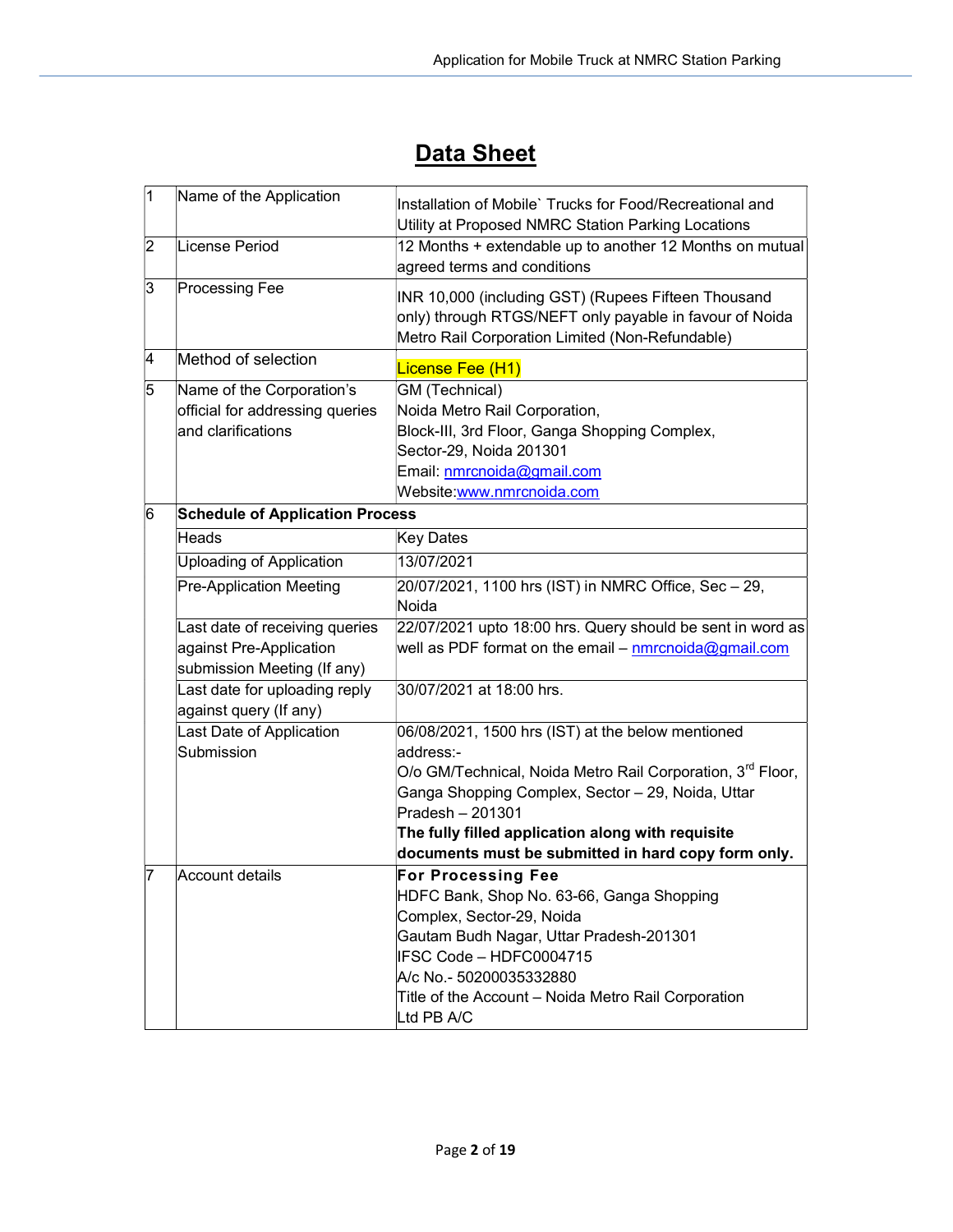# **CONTENTS**

| 1. About NMRC  | 04 |
|----------------|----|
| 2. Disclaimer  | 04 |
| 3. Application | 05 |
| 4. Form 1      | 16 |
| 5. Form 2      | 17 |
| 6. Form 3      | 18 |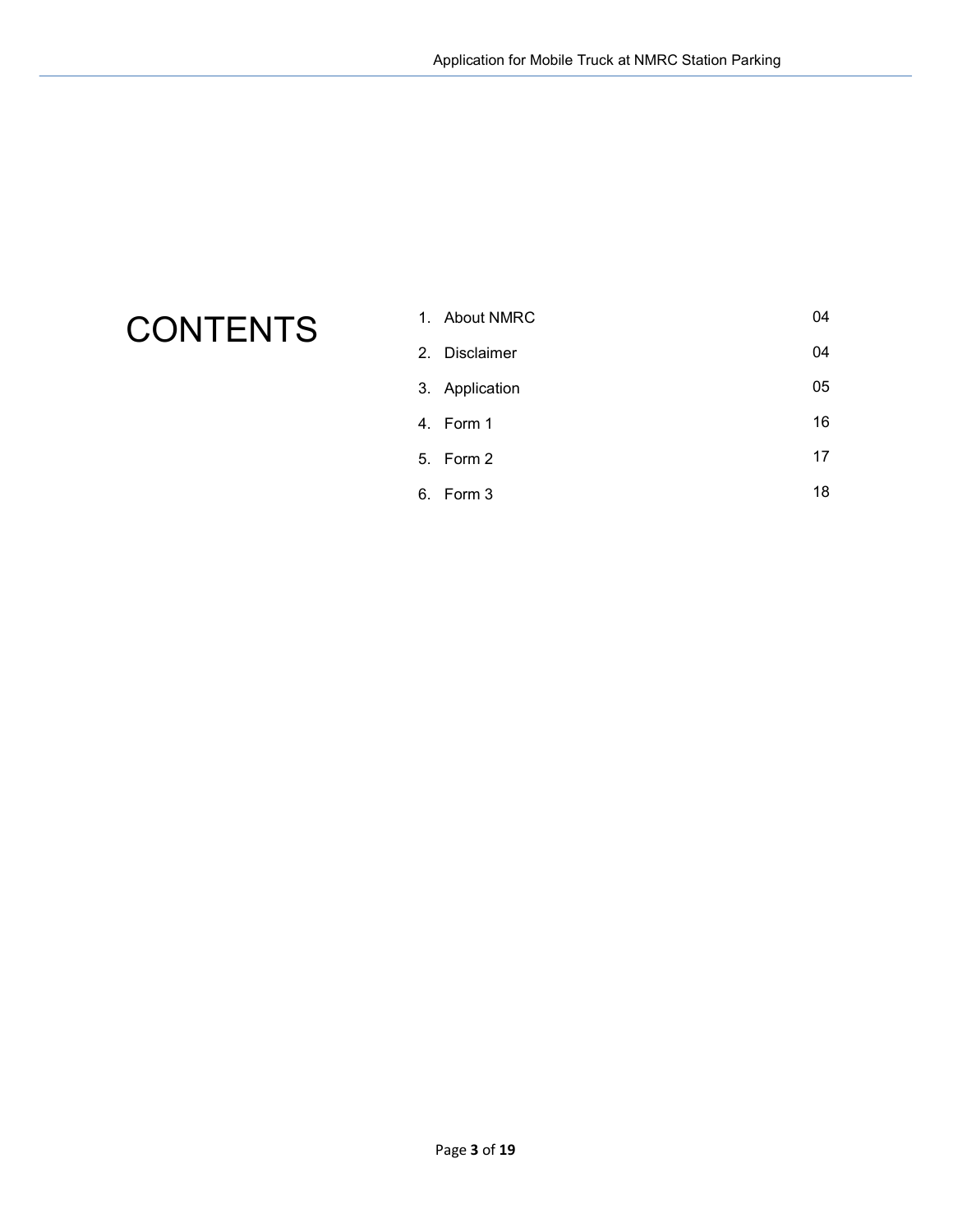# ABOUT NMRC

Noida and Greater Noida are being developed as the industrial towns to New Delhi and more and more people from Delhi and other areas are shifting to these towns in search of fresh air, greenery and better infrastructure. There is a need of providing an efficient, reliable and comfortable transportation system for the population intending to settle in these towns and also the public coming to these areas for education, service and business.

Noida Metro Rail Corporation (NMRC) is a Special Purpose Vehicle (SPV) formed for planning and executing urban transport projects in Noida, Greater Noida regions. NMRC desires to provide a worldclass Public Transportation System with state-of-the-art technology. As such, the overarching criterion for setting up of NMRC is to help create an efficient, safe, reliable, economical and affordable public transport system.

In this context, Noida Metro Rail Corporation Limited (NMRC) recognizes that the diversity of prepared food options can be enhanced by allowing mobile food vendors (or food trucks) to serve prepared food within the metro station parking premises. Commuters travelling from furthest corner of Delhi-NCR to Noida-Greater Noida using the Aqua metro line shall be the most beneficial from these food trucks and other recreational or utility trucks.

# DISCLAIMER

This Application for "Installation of Mobile Trucks for Food/Recreational and Utility at Proposed NMRC Station Parking Locations" contains brief information about the scope of work.

While all efforts have been made to ensure the accuracy of information contained in this Application Document, this Document does not purport to contain all the information required by the Applicants. The Applicants should conduct their own independent assessment, investigation and analysis and should check the reliability, accuracy and completeness of the information at their end and obtain independent advice from relevant sources as required before submission of their application/s. Noida Metro Rail Corporation Ltd. ("NMRC" or "the Corporation") or any of its employees or advisors shall incur no liability under any law, statute, rules or regulations as to the accuracy or completeness of the Application Document.

NMRC reserves the right to change any or all conditions/information set in this Application Document by way of revision, deletion, updating or annulment through issuance of appropriate addendum as NMRC may deem fit without assigning any reason thereof.

NMRC reserves the right to accept or reject any or all applications without giving any reasons thereof. NMRC will not entertain or be liable for any claim for costs and expenses in relation to the preparation of the documents to be submitted in terms of this Application Document.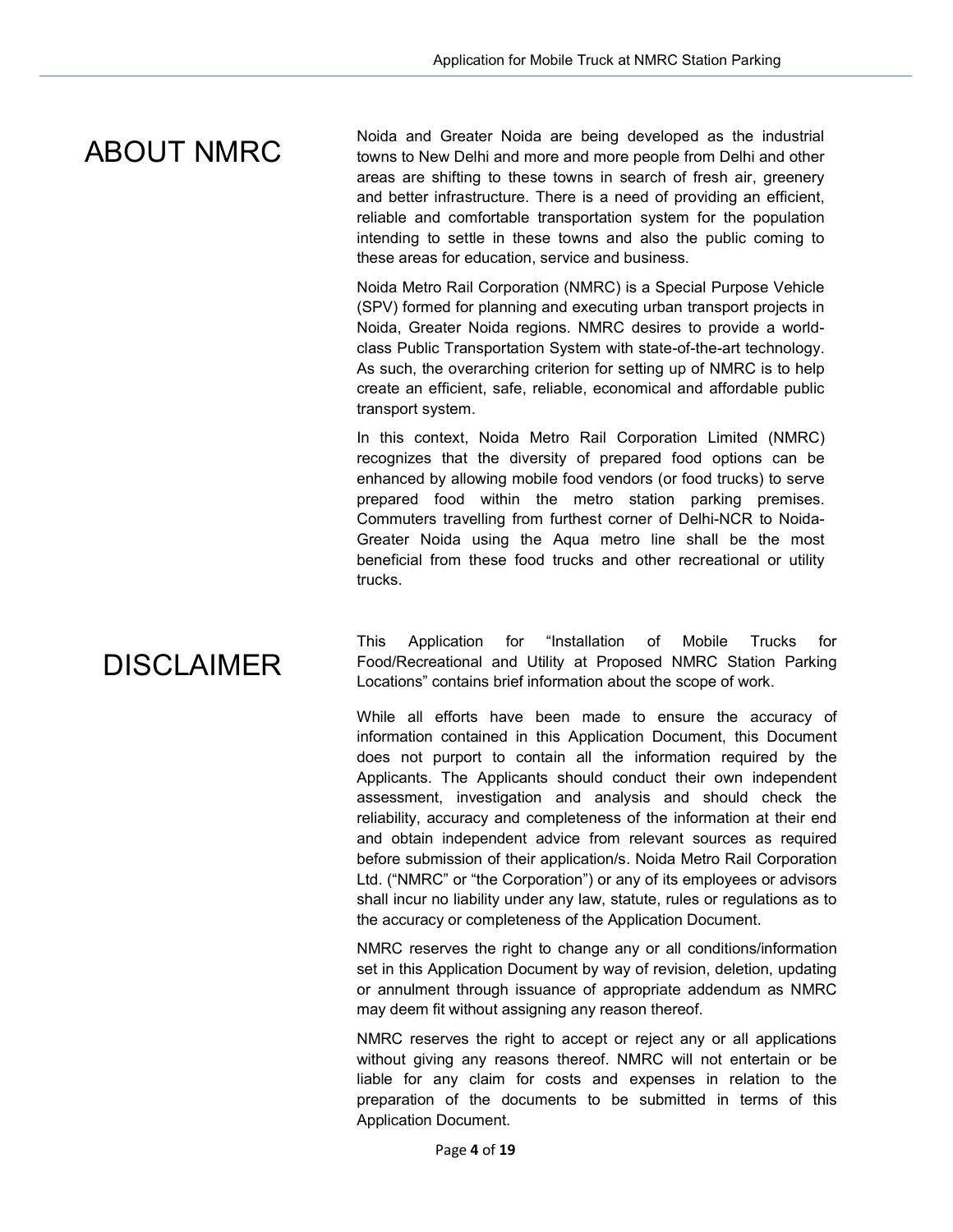# Installation of Mobile Trucks for Food/Recreational and Utility at Proposed NMRC Station Parking Locations

# 1. Background

- 1.1. An elevated metro line between Noida and Greater Noida is operational since January 2019.
- 1.2. It is acknowledged that the Food/Recreational/Utility Trucks at NMRC Stations will
	- Supplement the commuters'/ employees' requirement of Food/Recreational/Utility while travelling along the line
	- Be a platform for attracting commuters to board NMRC metro networks
- 1.3. NMRC invites Applicants ("Interested parties") to submit their Applications. Based on the responses of Applications received, NMRC shall select the party(s) as per the procedure in the document for the mentioned scope.

# 2. About Broad Project Scope

Mobile Truck ‐ A vehicle‐mounted Food/Recreational/Utility service establishment designed to be readily moved. Vehicle in which Food that is already prepared and made ready for consumption at the point of sale is sold from or out of a motor vehicle that does not exceed 7 feet in width and 15 feet in length and that is removed each day from the location where the Foodies sold or any other Recreational/Utility services is provided after the permitted hours by NMRC.

# 3. Requirements for Mobile Food/Recreational/Utility Vendors within Noida

- 3.1. Vendors must have the following valid permits from concerned Government authorities:
	- a. Fire Safety Certificate from Fire Department
	- b. Shop and Establishment License
	- c. No Objection Certificate from Regional Transport Office
	- d. Mobile Vendor's License from FSSAI for Food trucks
	- e. Copy of any relevant tax registrations, such as GST registration (if any)
	- f. Proof of Kitchen Insurance for Food Trucks

The Food/Recreational/Utility truck owner will be responsible for any other permits/license required during operation

- 3.2. Vendors operating food trucks must also have Kitchen Insurance and produce proof of the same at time of application.
- 3.3. The kitchen space of the Mobile Food Vendor will be within the truck. Any truck found to be setting up and doing maximum operations outside the truck will be liable to pay a penalty or have their Permit revoked.
- 3.4. Vendors may operate only at locations decided by the metro corporation. The locations will be demarcated and the number of Food/Recreational/Utility trucks per metro station will also be decided by NMRC. The vendors will follow the limit on the number truck allowed per station and will be liable to pay a penalty if found to be flouting rules.
- 3.5. Vendors must provide for adequate waste collection from their customers and remove waste from the site daily. Servicing items used must be disposable and biodegradable.
- 3.6. Waste produced during operations shall not be thrown on the road, on footpaths, in drains or in sewer lines. The waste shall be collected in a dustbin and be thrown in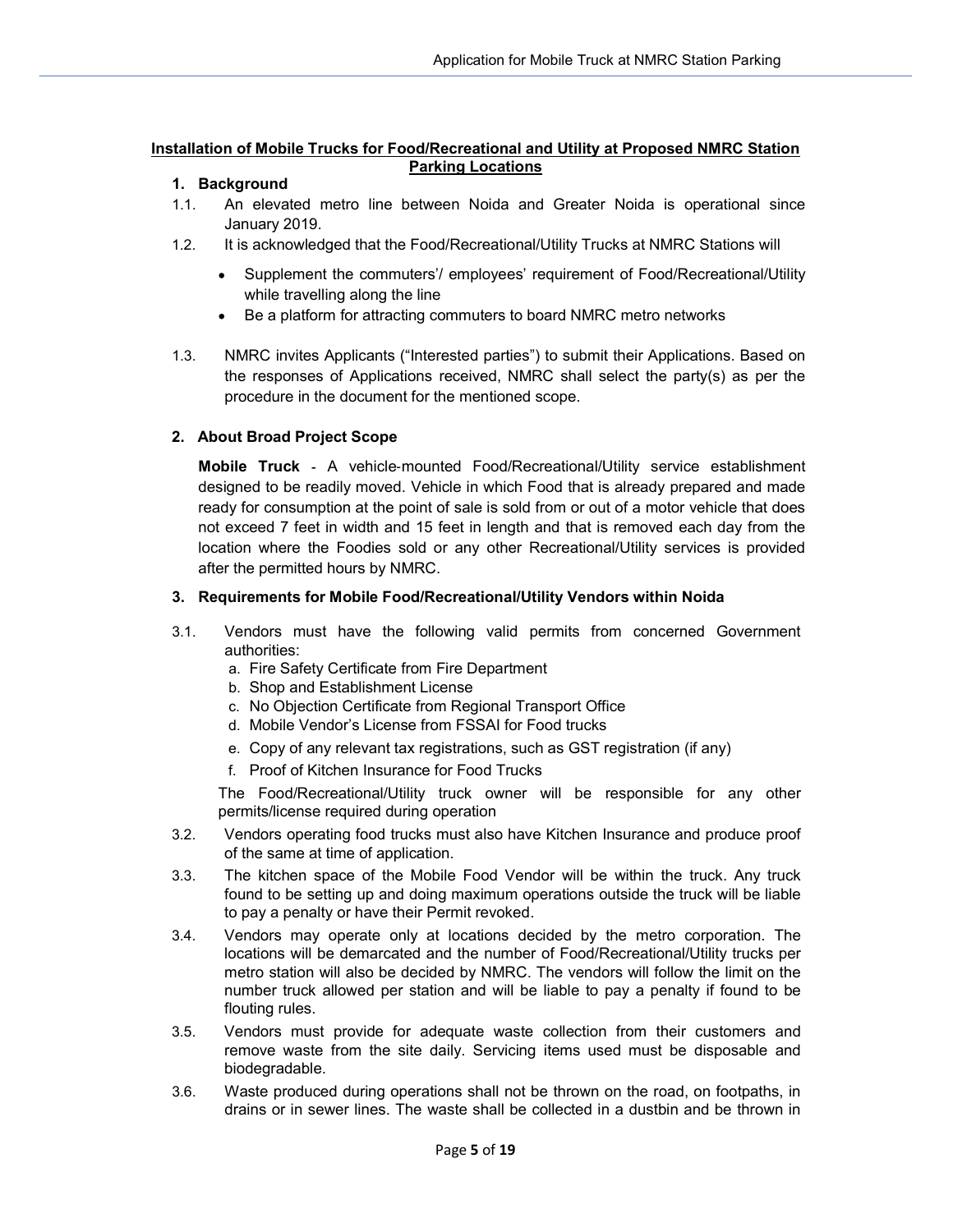public dustbins for waste collection. In case of door to door collection of waste is implemented for Food/Recreational/Utility trucks in, a monthly user charge will be paid by the vendor for availing the service.

- 3.7. The Mobile Food/Recreational/Utility Vendor shall maintain cleanliness at the allocated location of sale and the adjoining areas. They shall also be expected to maintain public health and hygiene.
- 3.8. Operation of the Food/Recreational/Utility truck shall be carried out only at the allocated places. Any contravention shall be treated as a violation of this Policy and the vendor shall be liable to pay a penalty.
- 3.9. Vendors shall ensure maintenance of civic amenities and safety of public property in the allocated places of sale and adjoining areas.
- 3.10. Vendors shall ensure that smooth flow of traffic/vehicles and public convenience are not hindered by their activities. They shall also ensure that all traffic rules are followed.
- 3.11. Vendors shall not sell alcohol, tobacco and other prohibited goods. They shall not do any such activity/work/business/service which pollutes the environment or causes public hindrance.
- 3.12. Vendors must be self-contained and cannot use outside water, sewer, or electricity at vending site.
- 3.13. Vendors shall not broadcast loud music or advertise with the usage of sound systems.
- 3.14. No signage allowed except signage affixed to the mobile vending unit identifying the vendors and menu/price information. All signage and graphics must be professionally constructed.
- 3.15. Vendor must display their Mobile Food/Recreational/Utility Vendor Permit from authority in a prominent location on the unit.
- 3.16. Vendors will make their own provision for water supply. NMRC shall not be responsible for providing water connections to mobile Food/Recreational/Utility vendors.
- 3.17. Vendors must operate in a safe, sanitary, and non‐offensive manner. Complaints of unsafe conditions, excessive waste or noise (from patrons or machinery), or other disruptive conditions to neighbouring owners or occupants will be investigated and may be the cause for revoked permits or denied permit renewal.
- 3.18. The MD, NMRC, is authorized to make changes to this application at any time to ensure that the operation of Food/Recreational/Utility trucks is running efficiently, safely, fairly, and in a manner, that achieves the NMRC's goals and objectives.
- 3.19. No Food/Recreational/Utility truck operator may operate anywhere in NMRC metro station premises without a Mobile Food/Recreational/Utility Vendor Permit. Failure to pay the monthly license fee will result in the revocation of the said Permit.
- 3.20. It shall be the responsibility of the Food/Recreational/Utility truck vendor to be familiar with and understand all the rules and regulations related to Food/Recreational/Utility trucks found in the Mobile Food/Recreational/Utility Vendor Policy of NOIDA, as well as the rules and inspections associated with other health and safety regulations.
- 3.21. Food/Recreational/Utility trucks may be temporarily prohibited from operating on public property, including in designated parking locations, or temporarily moved to a nearby location at the request of the metro authority in cases of emergency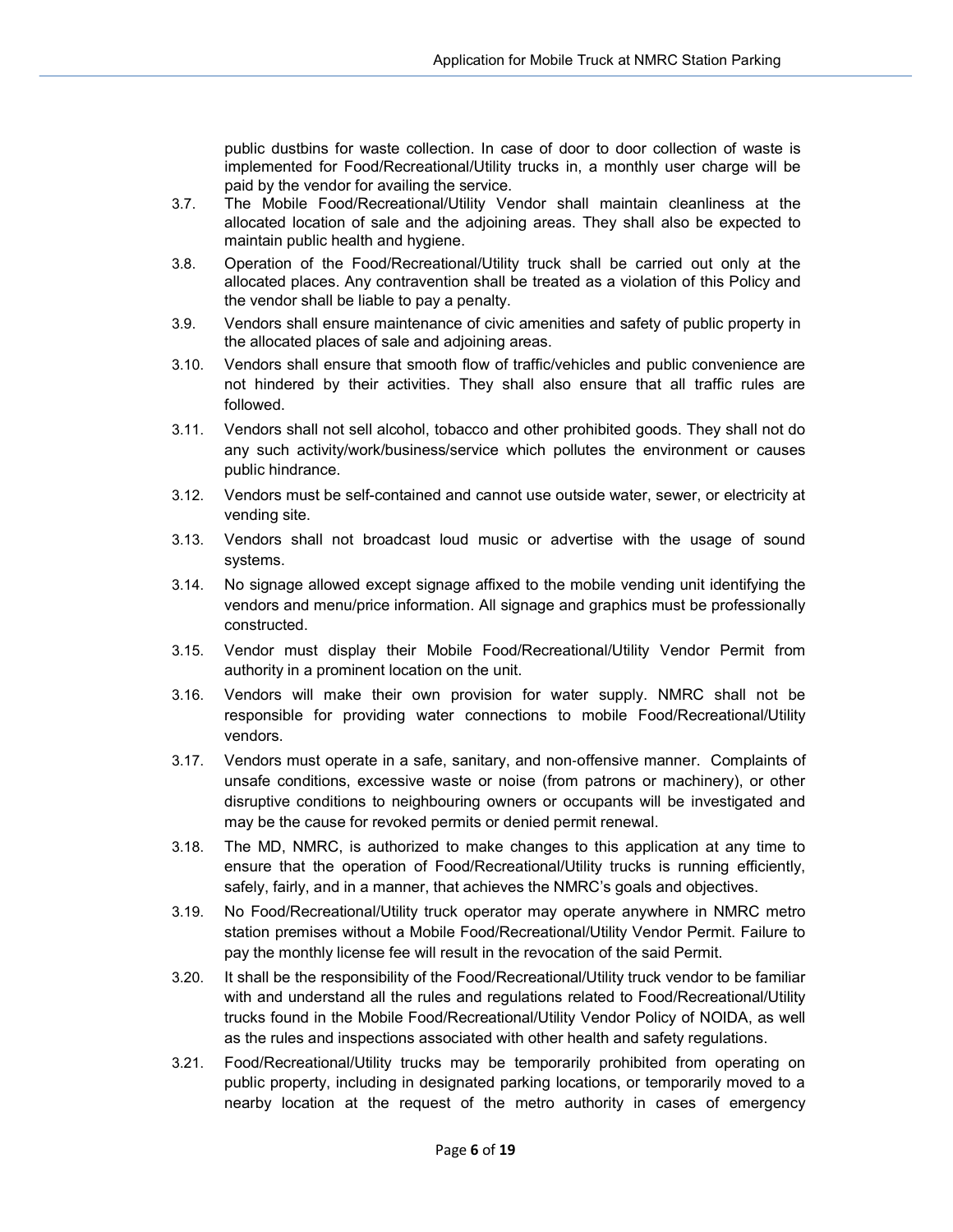purposes, construction, or other public benefit or service. The metro authority will provide notification of such removal at least fourteen (14) days ahead of time.

- 3.22. No structure of any type shall be made by the vendor at the place of sale or in adjoining areas. Seating arrangements can be made by the vendor at the assigned place, but they must be temporary in nature and will be set up and removed by the vendor at the start and end of business.
- 3.23. A Mobile Food/Recreational/Utility Vendor Permit is only valid for a single vehicle. Food/Recreational/Utility truck operators with more than one truck shall require a separate Permit for each Food/Recreational/Utility truck.
- 3.24. If anyone falls ill/infected/poisoned after consuming Food from the Food truck, the responsibility of this incident will be solely to the Food Truck Operator and Food Truck Operator must indemnify NMRC in this regard.

#### 4. Operation Timing

Food/Recreational/Utility trucks would be allowed to operate in the designated areas in designated time slots covering breakfast, lunch and dinner service times. Operations will be allowed to begin at 09:00 AM till 10:30 PM. Any Mobile Food/Recreational/Utility Vendor found to be violating the timings would be liable to pay a penalty, as decided by the corporation.

#### 5. Penalties and Remedies

Operation of any mobile Food/Recreational/Utility vending unit in violation of this policy shall result in the assessment of a penalty ranging from Rs. 500/- to Rs. 2000/-, solely decided by NMRC. Each day the violation exists constitutes a separate violation for which an additional per day penalty will be imposed.

| S.<br><b>No</b> | <b>Station Name</b>     | <b>Maximum Space</b><br>Available for placing and<br>operating<br>Food/Recreational/Utility<br><b>Truck</b> | Minimum Space to be<br>offered for placing and<br>operating of each<br>Food/Recreational/Utility<br><b>Truck</b> | <b>Band</b><br>Band 1@Rs600/Sqm/month<br>Band 2@ Rs480/Sqm/month<br>Band 3@Rs390/Sqm/month |
|-----------------|-------------------------|-------------------------------------------------------------------------------------------------------------|------------------------------------------------------------------------------------------------------------------|--------------------------------------------------------------------------------------------|
| 1               | Noida<br>Sector-<br>76  | 1512.91 Sqm                                                                                                 | 25 Sqm                                                                                                           | Band 2                                                                                     |
| 2               | Noida<br>Sector-<br>101 | 409.35 Sqm                                                                                                  | 25 Sqm                                                                                                           | Band 2                                                                                     |
| 3               | Noida NSEZ              | 547.5 Sqm                                                                                                   | 25 Sqm                                                                                                           | Band 2                                                                                     |
| 4               | Noida Sector-<br>83     | 844.5 Sqm                                                                                                   | 25 Sqm                                                                                                           | Band 2                                                                                     |
| 5               | Noida<br>Sector-<br>137 | 863.25 Sqm                                                                                                  | 25 Sqm                                                                                                           | Band 2                                                                                     |
| 6               | Noida<br>Sector-<br>142 | 750 Sqm                                                                                                     | 25 Sqm                                                                                                           | Band 2                                                                                     |
| $\overline{7}$  | Noida<br>Sector-<br>143 | 478.5 Sqm                                                                                                   | 25 Sqm                                                                                                           | Band 2                                                                                     |
| 8               | Noida<br>Sector-<br>144 | 600 Sqm                                                                                                     | 25 Sqm                                                                                                           | Band 3                                                                                     |
| 9               | Noida<br>Sector-<br>145 | 600.6 Sqm                                                                                                   | 25 Sqm                                                                                                           | Band 3                                                                                     |
| 10              | Noida<br>Sector-<br>146 | 270.75 Sqm                                                                                                  | 25 Sqm                                                                                                           | Band 3                                                                                     |
| 11              | Noida<br>Sector-<br>147 | 600.83 Sqm                                                                                                  | 25 Sqm                                                                                                           | Band 3                                                                                     |

#### 6. Stations to be offered for installation of Food/Recreational/Utility Trucks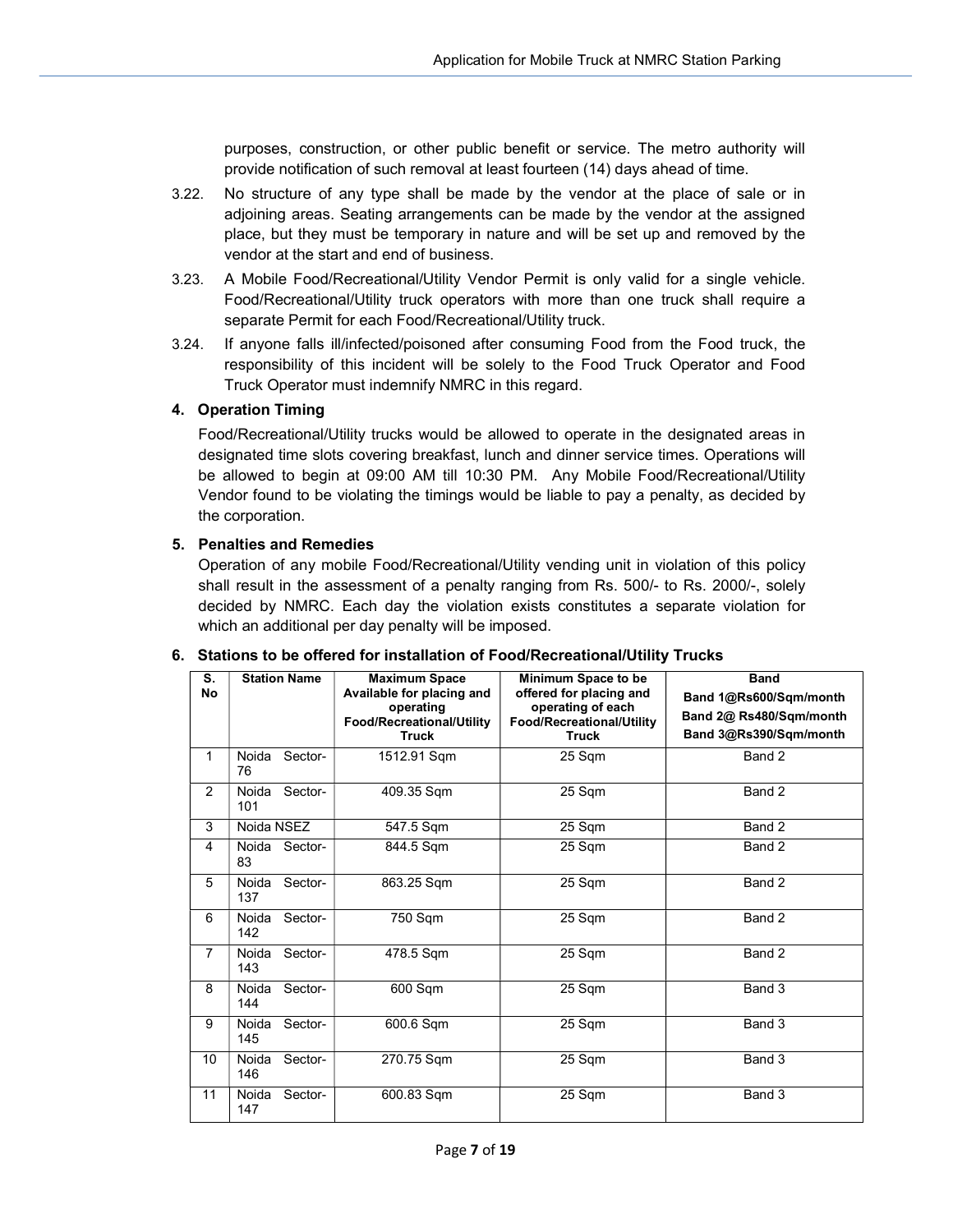| 12 | Noida<br>Sector-<br>148 | 311.1 Sqm  | 25 Sqm | Band 2 |
|----|-------------------------|------------|--------|--------|
| 13 | Pari Chowk              | 660.23 Sqm | 25 Sqm | Band 1 |
| 14 | Alpha-I                 | 690.68 Sqm | 25 Sam | Band 1 |
| 15 | Delta-l                 | 900.68 Sqm | 25 Sqm | Band 2 |

#### It may be noted that:

- 1. The spaces available are tentative in nature and on "as is where basis is".
- 2. The availability of space for installation of Mobile Trucks for Food/Recreational/Utility at NMRC station parking shall be subject to requirement for Parking and Electric Vehicles Charging Stations over the period of time.
- 3. The indicative parking layout for each station has been provided along with this application. The bidder may undertake site visits to develop a further understanding of the proposed locations.

# 7. Schedule of Rates

The schedule of rates is as under –

|   | <b>Band</b> | License Fee per Sqm per Month (in<br>Rs.) (Excluding Taxes) |
|---|-------------|-------------------------------------------------------------|
|   | Band 1      | 600                                                         |
|   | Band 2      | 48C                                                         |
| વ | Band 3      | 390                                                         |

Note: GST/any other tax/charge shall be payable by the applicant in addition to the above License Fee.

# 8. Security Deposit

In addition to the abovementioned charges at Clause - 7 (Schedule of rates), the applicant required to pay an Interest Free Security Deposit in the form of Demand Draft / Banker's Cheque immediately/within two working days after confirmation of Booking by NMRC as advance. The lump sum amount of refundable security deposit shall be equivalent to 3 months license fee charges basis the quoted per month fee as per Financial offer in Form 3.

Security Deposit will be kept by NMRC till the tenure of agreement is over and will be refunded (preferably within 1 month) after receiving the confirmation from Operation/Concerned department that there is no damage to the property of the NMRC during the tenure of operation. However, all penalties imposed on the applicant due to any violation or negligence during the tenure of the agreement will be recovered first from the security deposit amount and balance amount (if any) shall also be demanded from the applicant. The balance Interest Free Security Deposit will be refunded after completion of the contract without any interest incurred on it.

# 9. Payment

The License fee payment shall be remitted monthly in advance within 7 days of start of every month through RTGS/ NEFT or in the form of Demand Draft / Banker's Cheque drawn in favour of Noida Metro Rail Corporation Ltd., payable at Noida. Late payment of License Fee and other charges will attract penalty interest charges @ 18% per annum on the per day delay basis.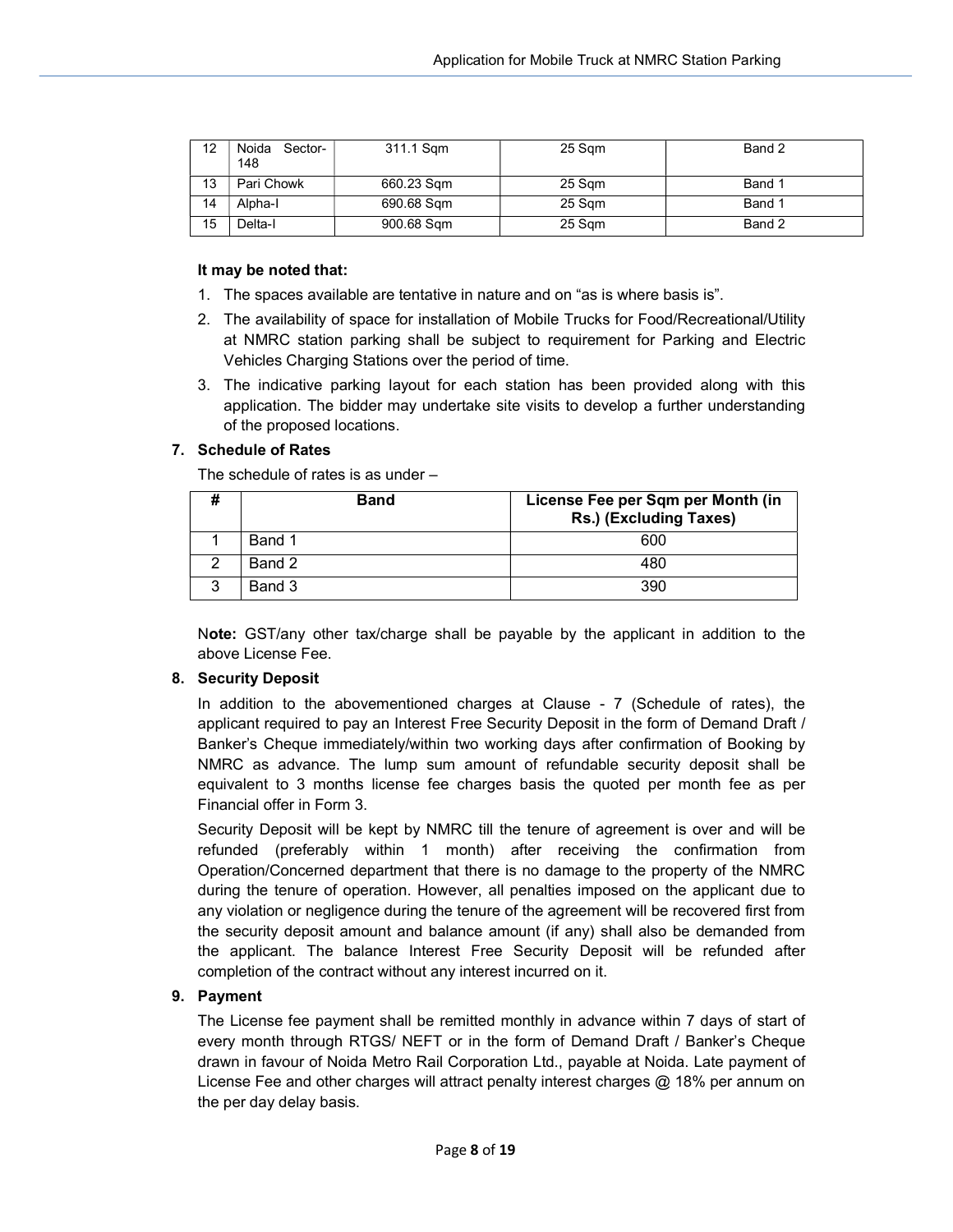# 10. Infrastructure Services

# a. Electricity

Electricity shall be provided by NMRC based on availability on the applicable commercial rate however all connections, supply & installation of wiring as well as electric meter will be done the contractor on its own cost. The applicant may use DG sets on their own cost for electricity supply as well.

# b. Disposal of Waste

The Applicant shall have to make its own arrangements for daily disposal of waste (after segregation of dry and wet waste) out of NMRC premises at the dumping sites approved by concerned civic agencies to ensure perfect cleanliness. If any kind of waste is found disposed off on NMRC land/ or premises, a penalty/fine of Rs.2,000/ per day shall be imposed by NMRC for each occasion.

The Applicant shall be responsible for all payments on the above accounts i.e. electricity and waste disposal facility.

# 11. Eligibility of Applicants

- I. The Applicant should be registered and have experience in Food/Recreational/Utility industry
- II. The Applicant should have similar experience of providing service in India.

Documentary proofs to be submitted for the above parameters.

# 12. Documents to be submitted

The Application to be submitted by the Interested Parties shall, *inter alia*, include:

- I. Make, model, and license plate number of vending unit
- II. Copy of FSSAI's Mobile Food Vendor's License for Food Trucks
- III. Copy of Fire Safety Certificate from Fire Department
- IV. Copy of No Objection Certificate from Regional Transport Office
- V. Copy of any relevant tax registrations, such as GST registration
- VI. Proof of Kitchen Insurance for Food Trucks

# 13. Date of submission

I. The Interested parties shall submit their respective details in aforesaid format latest by 06/08//2021 [3:00 PM] at NMRC's herein below mentioned address:

GM (Technical) Noida Metro Rail Corporation, Block-III, 3rd Floor, Ganga Shopping Complex, Sector-29, Noida 201301 Email: nmrcnoida@gmail.com, Website:www.nmrcnoida.com

II. Applications received by the NMRC after the specified time on the Application Due Date shall not be eligible for consideration and shall be summarily rejected.

# 14. Submission of Proposal

The applicant is requested to submit an application along with the below documents: proposals.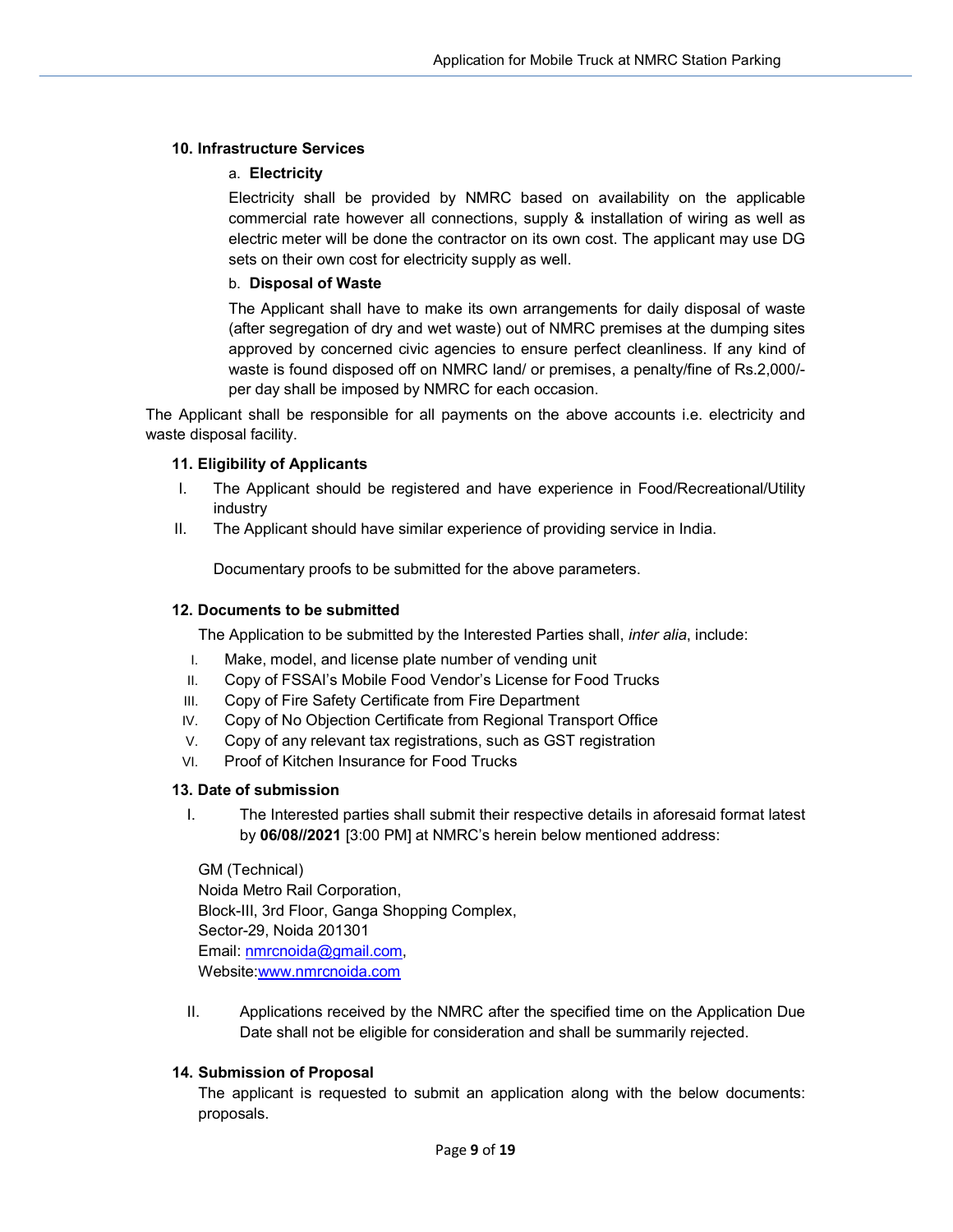- i. Covering Letter (As per Form 1 attached)
- ii. Details of applicant and relevant experience in the same field (As per Form 2 attached)
- iii. Financial offer as per Form-3 attached

# 15. Selection Process

- 15.1. The evaluation and assessment for the selection of the bidder shall be based on the Bid variable i.e. the Monthly License Fee (excluding taxes) quoted by the Bidder for the offered location. The Technically eligible bidder, quoting the Highest per month License Fee for the offered location, shall be the Highest Bidder (H1) whose offer shall be evaluated and assessed by NMRC.
- 15.2. For any future space available in a metro station, the vendor already running the trucks will be given the first right of refusal to bid for the space. Upon refusal by existing vendor at a particular station, the space shall be allotted by undertaking a similar process (H1 bid system).
- 15.3. After the above evaluation process, the Preferred Applicant may be declared as the selected Applicant ("Selected Applicant") for the Project.

# 16. Application Registration and Instructions

- Applicants are advised to study all instructions, forms, terms, requirements and other information in the Application carefully.
- II. Applicant shall be deemed to have applied after careful study and examination of the Application Document with full understanding of its implications.

# 17. Submission of Documents

- I. All the notifications & detailed terms and conditions regarding this Application notice hereafter will be published on the NMRC website.
- II. The technical (Form 1 and Form 2) and financial proposal (Form 3) shall be sealed in two separate envelopes and then in one single outer envelope clearly bearing the following identification: "Application for Installation of Mobile Trucks for Food/Recreational and Utility at Proposed NMRC Station Parking Locations" within the deadline as specified in Clause no. 13

The proposals shall be addressed to:

# O/o GM Technical, Noida Metro Rail Corporation

3<sup>rd</sup> Floor Ganga Shopping Complex

Noida, Sector -29, Uttar Pradesh- 201301

nmrcnoida@gmail.com

- III. Applicant shall submit all formats and suggested documentary evidence with the Application document.
- IV. The envelope shall indicate the name, address and contact number of the Bidder
- V. If the envelopes are not sealed and marked as instructed above, the Proposal/ bid may be deemed to be non-responsive and would be liable for rejection.

# 18. Nodal Officer for Information about the Project Application

Applicants may obtain further information/ clarifications pertaining to this Application from the office of GM (Technical), NMRC.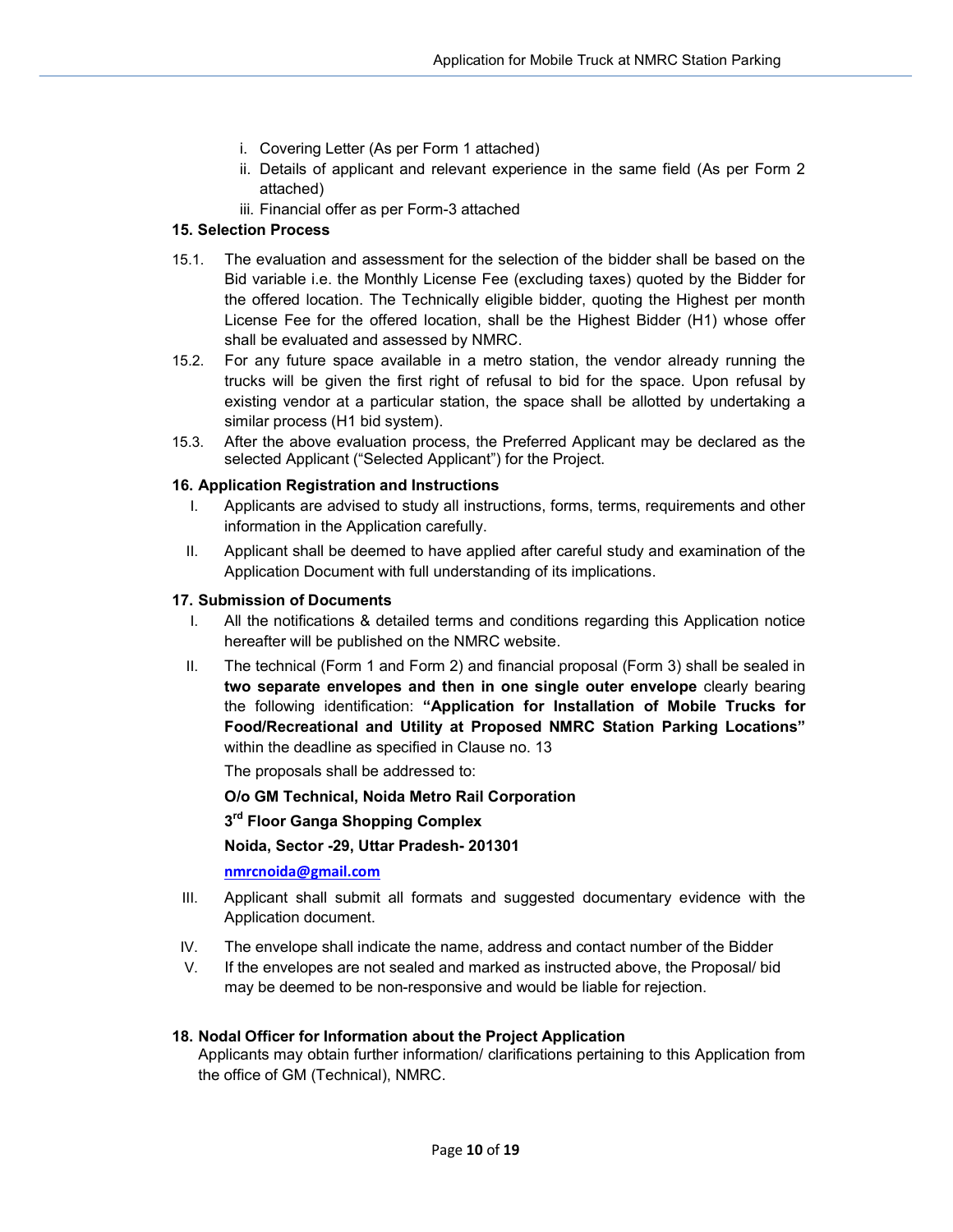# General Terms and Condition

NMRC and Applicant are hereinafter be individually referred to as the "Party" and jointly as the "Parties".

# 1. Term and Termination

- a. The term of the association shall be effective for the period of 12 (Twelve) months extendable by another 12 months from the date of signing of the Agreement, unless otherwise terminated by the Parties in accordance with the terms. This agreement may be renewed or extended for any period as may agreed by the parties.
- b. NMRC shall have the right to terminate the contract if the licensee commits a breach of any of provisions of this Application and fails to cure/remedy such breach (if capable of being remedied) within cure notice period of 30 days or fails to perform any of the material obligations.
- c. Without prejudice to the aforesaid, the either Party shall have a right to terminate the Agreement, by way of giving a 30 days prior written notice of its intention to do so, to other Party.

# 2. Obligations of the Applicant

- a. Work: To undertake to run the Food/Recreational/Utility trucks at NMRC Station parking space.
- b. Approvals: To take the approval from the Corporation pertaining to anything which is not as per the clause of this document.
- c. Conflict of Interest: To hold the Corporation's interest paramount, without any consideration for future work, and strictly avoid conflict with other assignments or their own corporate interests.
- d. Confidentiality: Except with the prior written consent of the Corporation, the Applicant shall not at any time communicate to any person or entity any information acquired in the course of the Service. The Applicant shall not use such documents, data and other information received from the Corporation for any purpose other than undertaking services as are required for the performance.

# 3. Communication

Communications between parties, unless otherwise specified shall be effective only when made in writing. A notice will be effective only when delivered.

# 4. Language

- a. The Applications prepared by the Applicant and all correspondence and documents relating to the applications exchanged by the Applicant and NMRC, shall be written in English language, provided that any printed literature furnished by the Applicant in another language shall be accompanied by an English translation in which case, for purposes of interpretation of the application, the English translation shall govern.
- b. If any supporting documents submitted are in any language other than English, translation of the same in English language is to be duly attested by the Applicant.

# 5. Permits, Licences or Approvals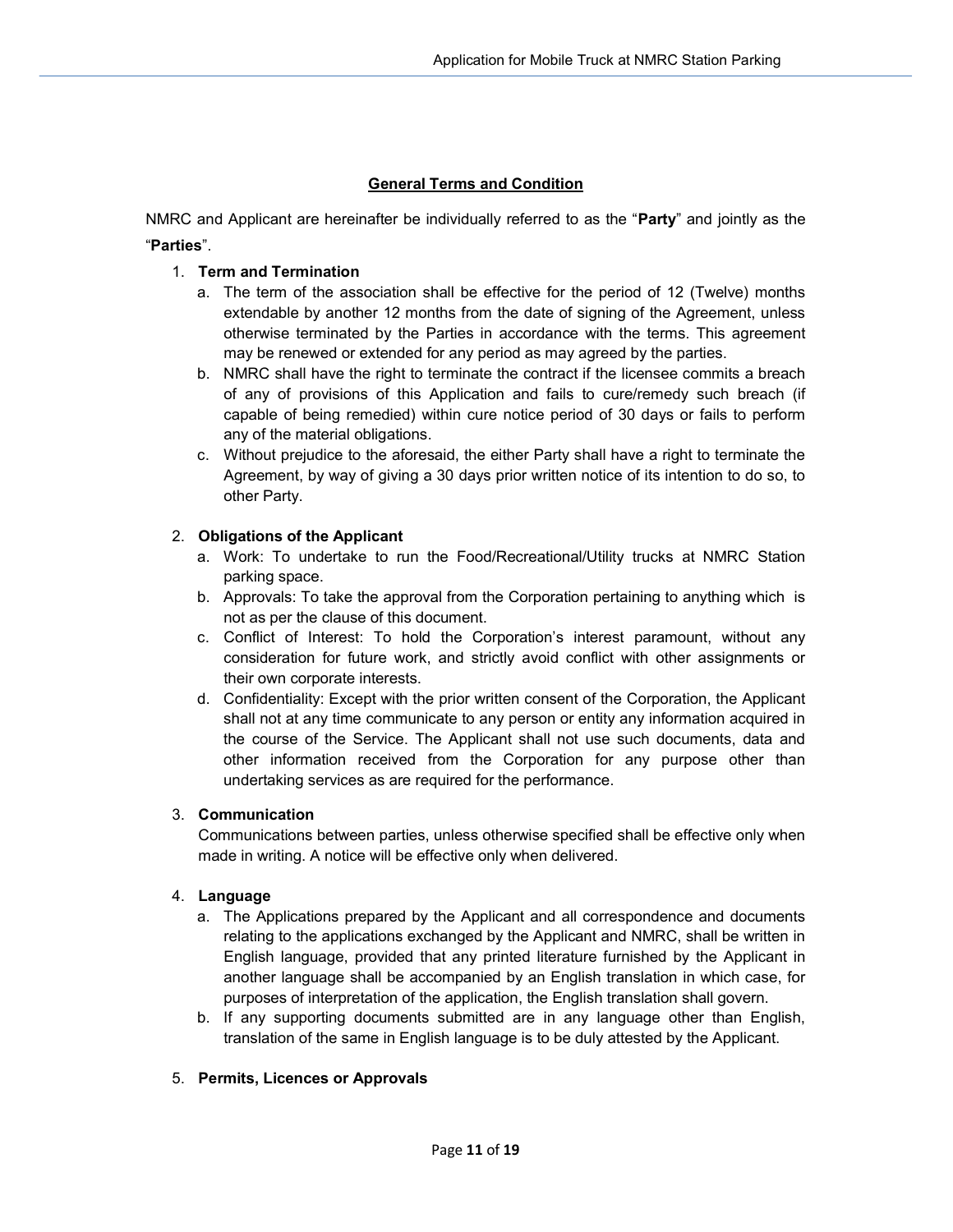It shall be Applicant's exclusive responsibility to get approvals, permits or license required for the Service. However, NMRC may (where corporation is in a position to do so) provide reasonable assistance to Applicant at the request in getting Permits, License or Approvals required during the Service.

The rendering of such assistance by the NMRC shall not be interpreted as a pretext by the Applicant as condoning of any delay or non-performance of any of the Applicant's obligations. The following-up of all such applications shall be the responsibility of the Applicant.

# 6. Corrupt or fraudulent practices

NMRC requires that the Applicant, their agents observe the highest standards of ethics during application and execution of this Contract. In pursuance with this policy, NMRC:

- a. defines, for the purpose of these provisions, the terms set forth below as follows:
	- i. "corrupt practice" means the offering, giving, receiving or soliciting of anything of value to the Corporation or any of their employees, influence in the process or in Contract execution; and
	- ii. "fraudulent practice" means a concealment or misrepresentation of facts in order to influence a process or the execution of a Contract to the detriment of the Corporation and includes collusive practice among Applicant (prior to or after Application submission) designed to establish prices at artificial non-competitive levels (as the case may be) and to deprive the Corporation of the benefits of free and open competition.
	- iii. Breach of any of the contract condition during execution.
- b. Will reject the Application for the Service or rescind the Contract if the Corporation determines that the Applicant has engaged in corrupt or fraudulent practices.
- c. Will declare the Applicant ineligible, either indefinitely or for a stated period of time, to be awarded a Contract/s if he at any time determines that the Applicant has engaged in corrupt or fraudulent practices in competing for, or in executing the Contract.
- d. The successful Applicant shall apprise NMRC of any fraud/suspected fraud as soon as it comes to their notice.

# 7. Provision of Efficient and Competent Staff

The Applicant shall employ (or cause to be employed) only persons who are careful and appropriately qualified, skilled and experienced in the respective trades. The Corporation may require the Applicant to remove (or cause to be removed) any person employed on the Site, including the Applicant's Representative, who in the opinion of the Corporation:

- a. persists in any misconduct,
- b. is incompetent or negligent in the performance of his duties,
- c. fails to conform with any provisions of the Contract or persists in any conduct which is prejudicial to safety, health, or the protection of the environment.

# 8. Indemnity

The Applicant shall indemnify and hold harmless the Corporation from and against any and all damages, injuries, losses, claims, arising or resulting from wilful default and gross negligence by the Applicant in connection with the scope of work contemplated in this Application.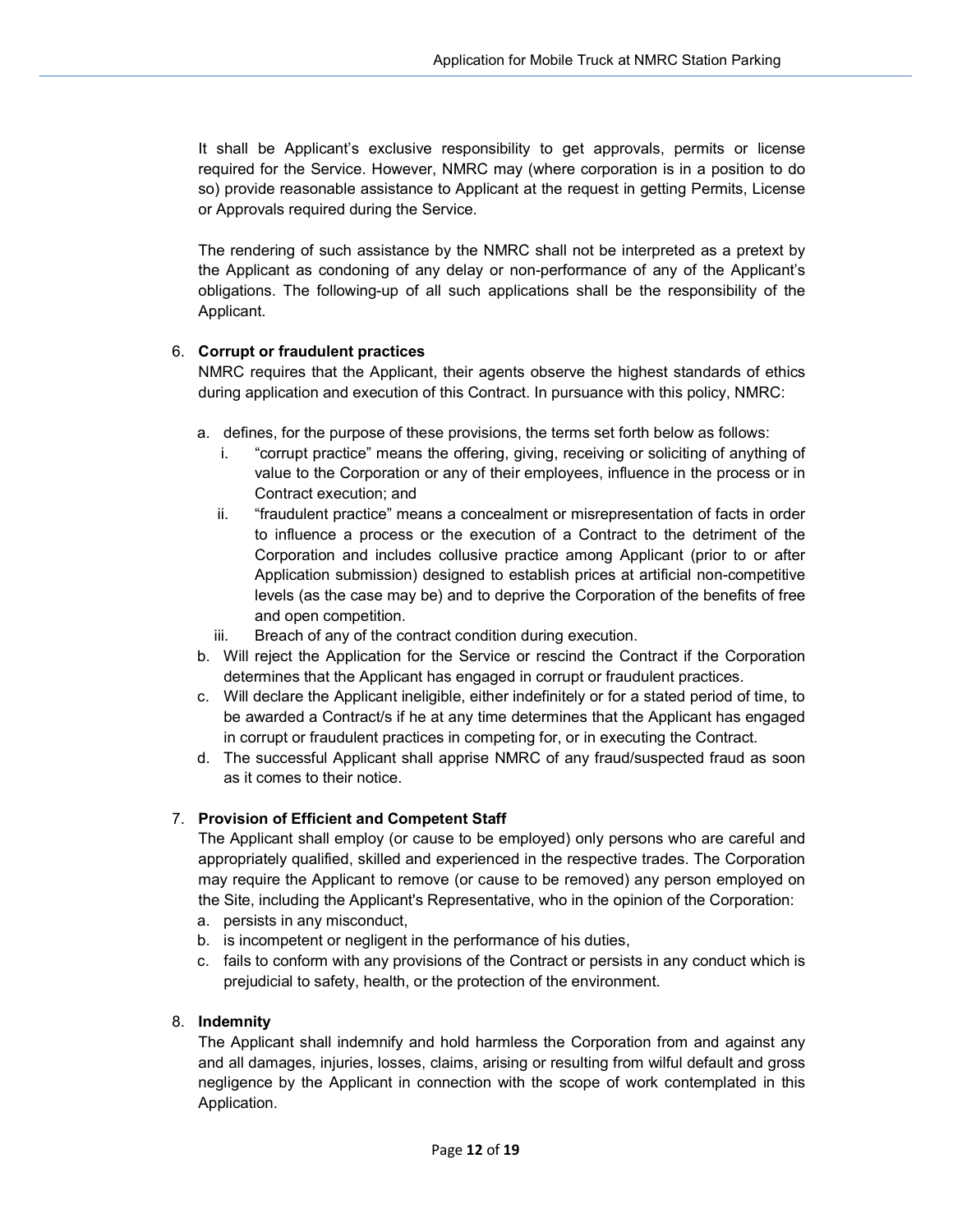# 9. Intellectual Property Right

- a. Any trademarks or logos provided by the Parties to each other shall remain the property of such Party providing the trademark or logo and shall be returned to the Parties at its request at any time or immediately upon the expiration of this Contract. All such trademark or logos shall be used only in relation to the performance of the obligations under this Application and not otherwise.
- b. The Parties shall not indulge in any act which may disparage, degrade or tarnish the image of either the Applicant or the Corporation or any of the respective trademarks and shall use the name and the trademark of either Party in a manner consistent with the goodwill and reputation of the Parties and in accordance with the terms of this Application.
- c. Either Party shall not, at any time, use the name of the other Party's names, logos, trademarks or any other intellectual property or those of any of the other Party's associated entities, to the detriment of such other Party.
- d. Notwithstanding anything contained herein, this Contract shall not constitute an assignment by either Party of its trademark, copyright or any other intellectual property rights.

#### 10. Vacating of space

After the expiry or termination of the Contract, the Applicant shall not have any claim and right to use the space further.

#### 11. Governing Law and Jurisdiction

The conditions shall be governed by and construed in accordance with the laws in the territory of India. Any dispute arising between the parties or arising out of this project or these terms shall be subject to the exclusive jurisdiction of, and venue in, the District court located in Gautam Budh Nagar, Uttar Pradesh, India.

#### 12. Settlement of Disputes

#### 12.1. Amicable Settlement

The Parties agree that the avoidance or early resolution of disputes is crucial for a smooth execution of the Contract and the success of the Project. The Parties shall use their best efforts to settle amicably all disputes arising out of or in connection with this Contract or its interpretation.

#### 12.2. Arbitration

In the event of any dispute and/ or difference whatsoever arising under this Contract or in connection therewith, including any question relating to the meaning, scope and interpretation of this Application or it's clause or any alleged breach thereof, the same shall be attempted to be settled by mutual discussions and consultations between the parties hereof. In the event of any such dispute, any/ or difference is not settled in aforesaid manner, then the dispute(s) shall be referred for arbitration. The sole Arbitrator would be appointed by the Managing Director (MD), NMRC. The decision of the said sole Arbitrator shall be final subject to the above, the provisions of the Arbitration and Conciliation Act, 1996 shall apply. The arbitration proceedings shall take place in Noida.

#### 12.3. Jurisdiction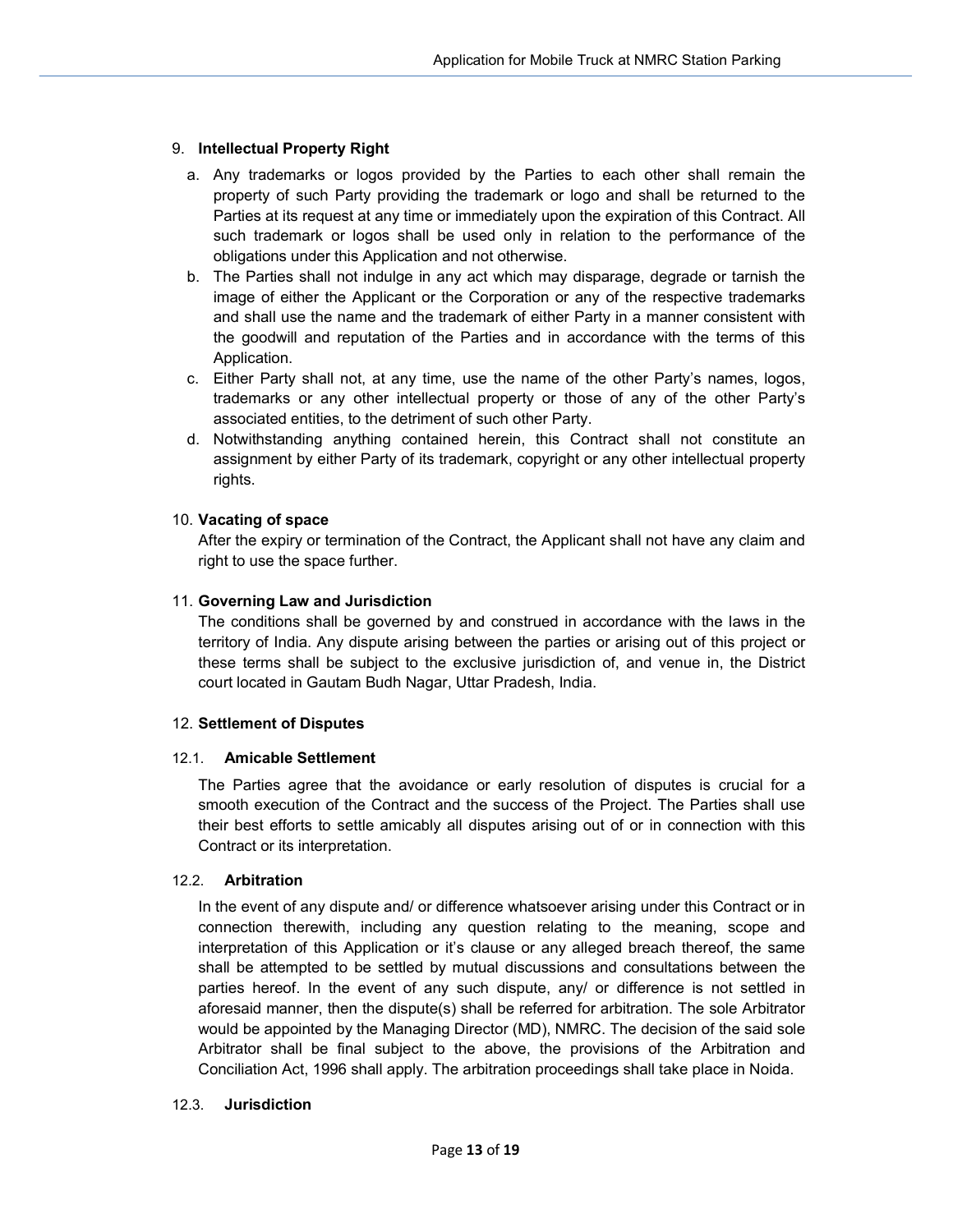With respect to any dispute arising out of or related to this Application, the party's consent to the exclusive jurisdiction of, and venue in, the District Court located in Gautam Budh Nagar, Uttar Pradesh, India.

#### 12.4. Cost

The cost of arbitration shall be borne by the respective parties. The cost shall, inter alia, include the fees of the Arbitrator(s) as per rates fixed by the Corporation from time to time.

#### 12.5. Force Majeure

- 12.6. Definition: For the purpose of these standard terms, "Force Majeure" means an event which is beyond the reasonable control of a Party and which makes a Party's performance of its obligations under the Contract impossible or so impractical as to be considered impossible under the circumstances.
- 12.7. No Breach of Contract: The failure of a Party to fulfill any of its obligations under the contract shall not be considered to be a breach of, or default under, this Contract insofar as such inability arises from an event of Force Majeure, provided that the Party affected by such an event (a) has taken all reasonable precautions, due care and reasonable alternative measures in order to carry out the terms and conditions of this Contract, and (b) has informed the other Party as soon as possible about the occurrence of such an event.
- 12.8. Extension of Time: Any period within which a Party shall, pursuant to this Contract, complete any action or task, shall be extended for a period equal to the time during which such Party was unable to perform such action as a result of Force Majeure.
- 12.9. Payments: During the period of their inability to perform the Services as a result of an event of Force Majeure, the licensor shall be entitled to continue to be paid under the terms of this Contract.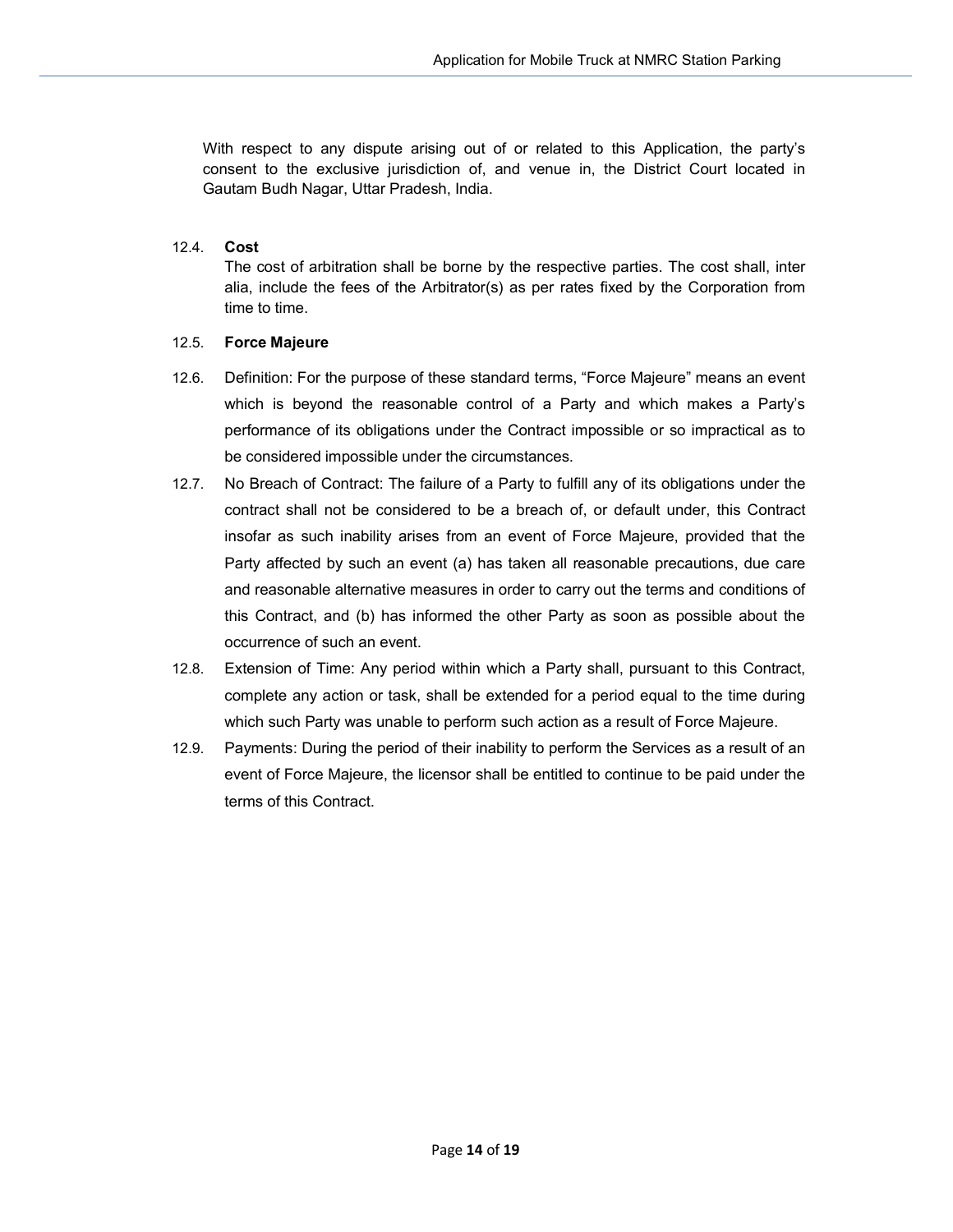Formats for Submission of

Application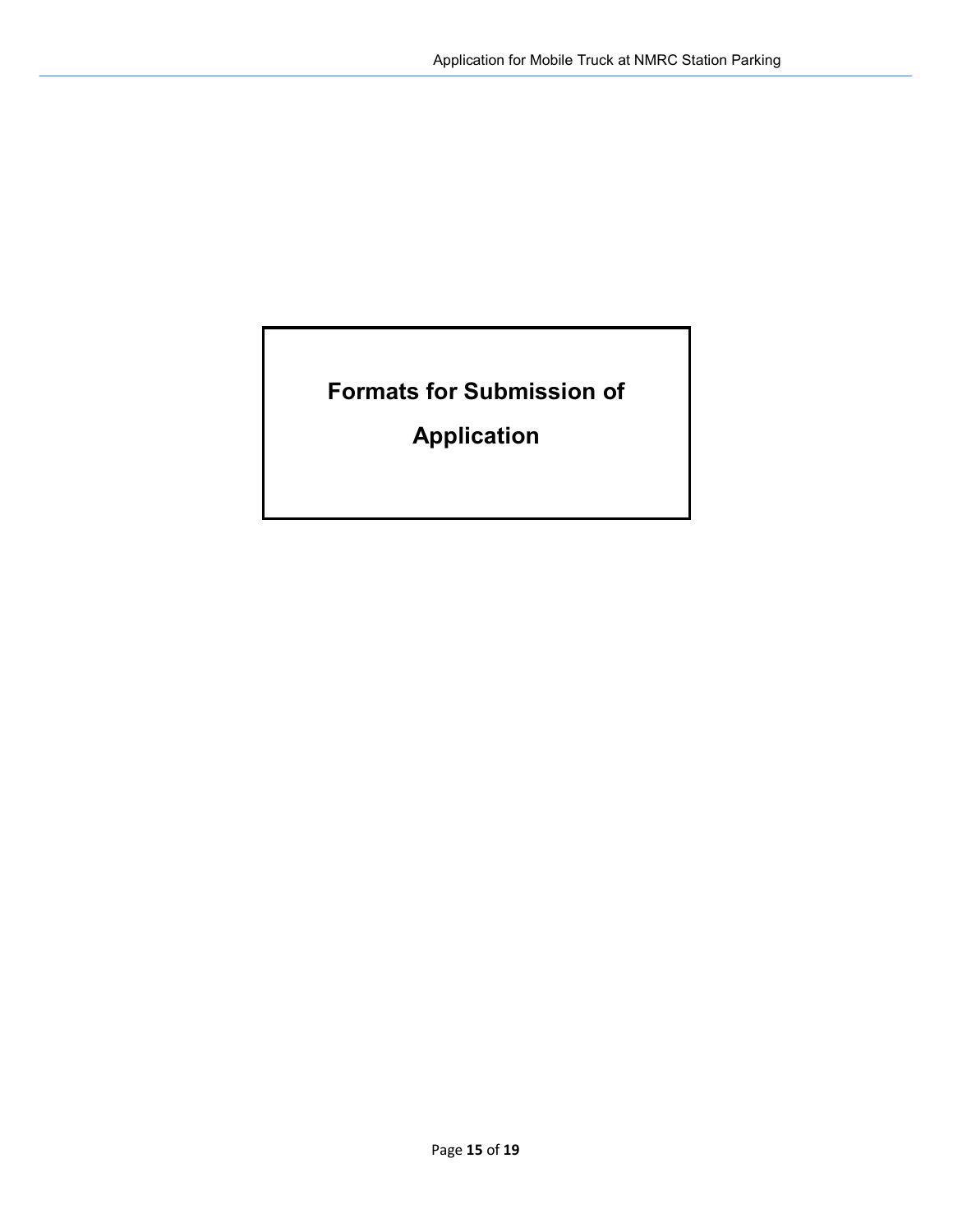# Form 1

# Format for Covering Letter

Date:

To, GM (Technical) Noida Metro Rail Corporation (NMRC) Limited Block-III, 3rd Floor, Ganga Shopping Complex, Noida -201301, District Gautam Budh Nagar, Uttar Pradesh

# Sub: Application for Installation of Mobile Trucks for Food/Recreational and Utility at Proposed NMRC Station Parking Locations

Dear Sir,

- 1. With reference to your Application document dated \_\_\_\_\_\_\_\_\_\_\_\_\_\_\_, I/We the undersigned am/are hereby expressing our Interest for installing Food/Recreational/Utility truck at NMRC Station parking.
- 2. I/We have prepared our application for the captioned project as specified in Application Document.
- 3. I/We hereby confirm that I/we neither am/are blacklisted/debarred nor have contracts terminated/ foreclosed by any company / department during last 2 (two) Financial Years due to non- fulfilment of Contractual obligations.

I/We hereby declare that all the information and statements made in this Application are true.

(Name and Title of the Authorized Signatory)

 $\mathcal{L}_\text{max}$  , where  $\mathcal{L}_\text{max}$  and  $\mathcal{L}_\text{max}$ (In the capacity of)

(Name of the Entity with Seal)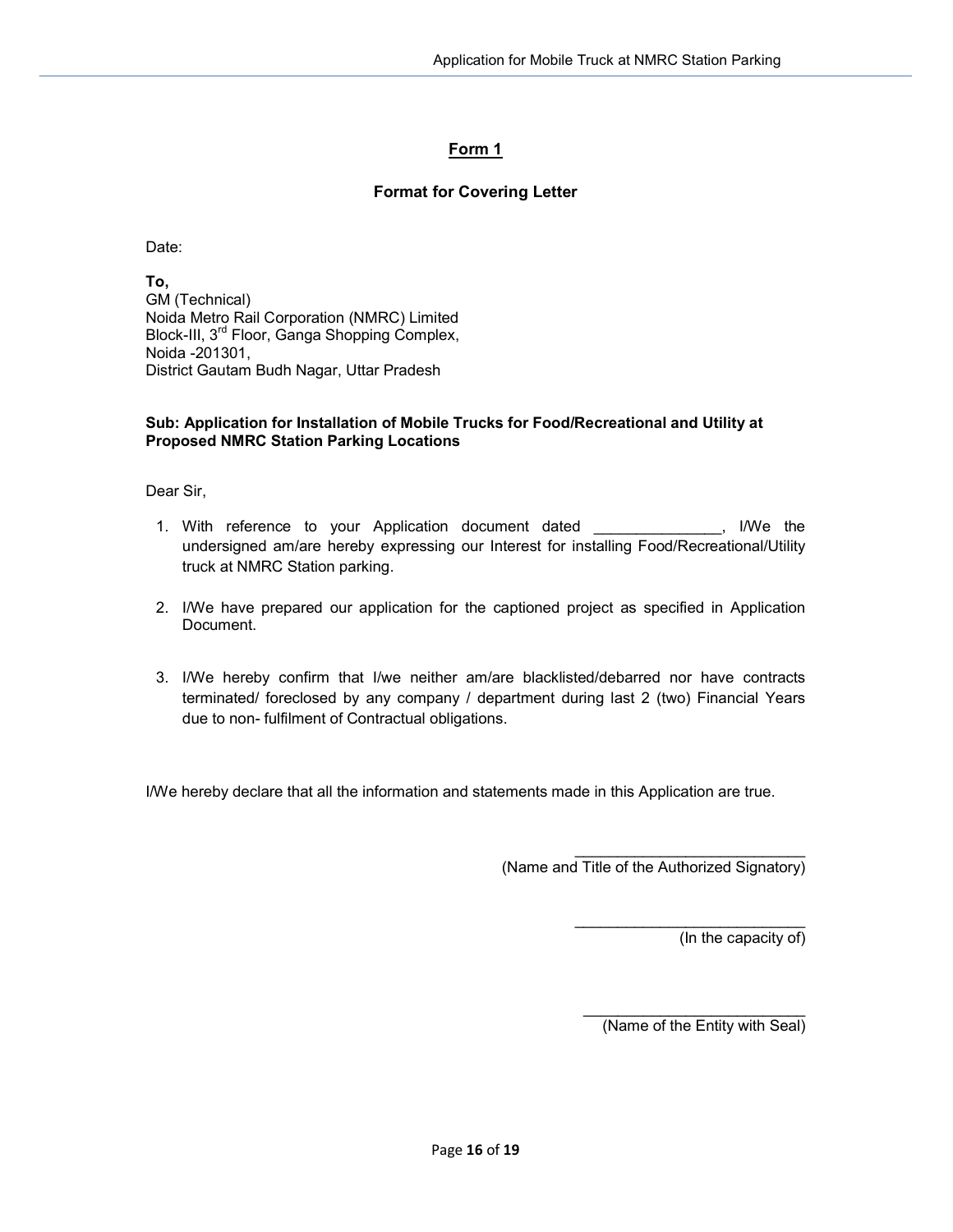# Form 2

# Details of The Applicant and Relevant Experience

|    | Name of Applicant/Agency   |        |  |
|----|----------------------------|--------|--|
|    |                            |        |  |
|    |                            |        |  |
| 2. | Address for Correspondence | ٠<br>٠ |  |
|    | <b>Contact Person</b>      |        |  |
|    | Mobile No.                 |        |  |
|    | Phone No.                  | ٠      |  |
|    | Email ID                   | ٠      |  |

- 4. Legal Entity (attach documentary proof) :
- 5. About the Applicant in the state of the state of the state of the state of the state of the state of the state of the state of the state of the state of the state of the state of the state of the state of the state of t
- 6. Experience

| S.No | <b>Heads</b>                                                                                                                                    | <b>Description (Attach Documentary proof)</b> |
|------|-------------------------------------------------------------------------------------------------------------------------------------------------|-----------------------------------------------|
|      | The Applicant should be registered and<br>experience<br>have<br>in<br>Food/Recreational/Utility<br>industry<br>business. (Attach License)       |                                               |
| 2    | Self-attested copy of the work experience<br>certificate or from license<br>issuina<br>authority stating location and duration of<br>operation. |                                               |
| 3    | All other documents mentioned in clause<br>12 of this application (Whichever<br>applicable)                                                     |                                               |

# Date

Name and Signature of Authorized Signatory

Name of the Entity with Seal

Please note: Documentary proof needs to be attached for Legal Entity (S.No. 4) and Experience (S.No. 6) as mentioned above.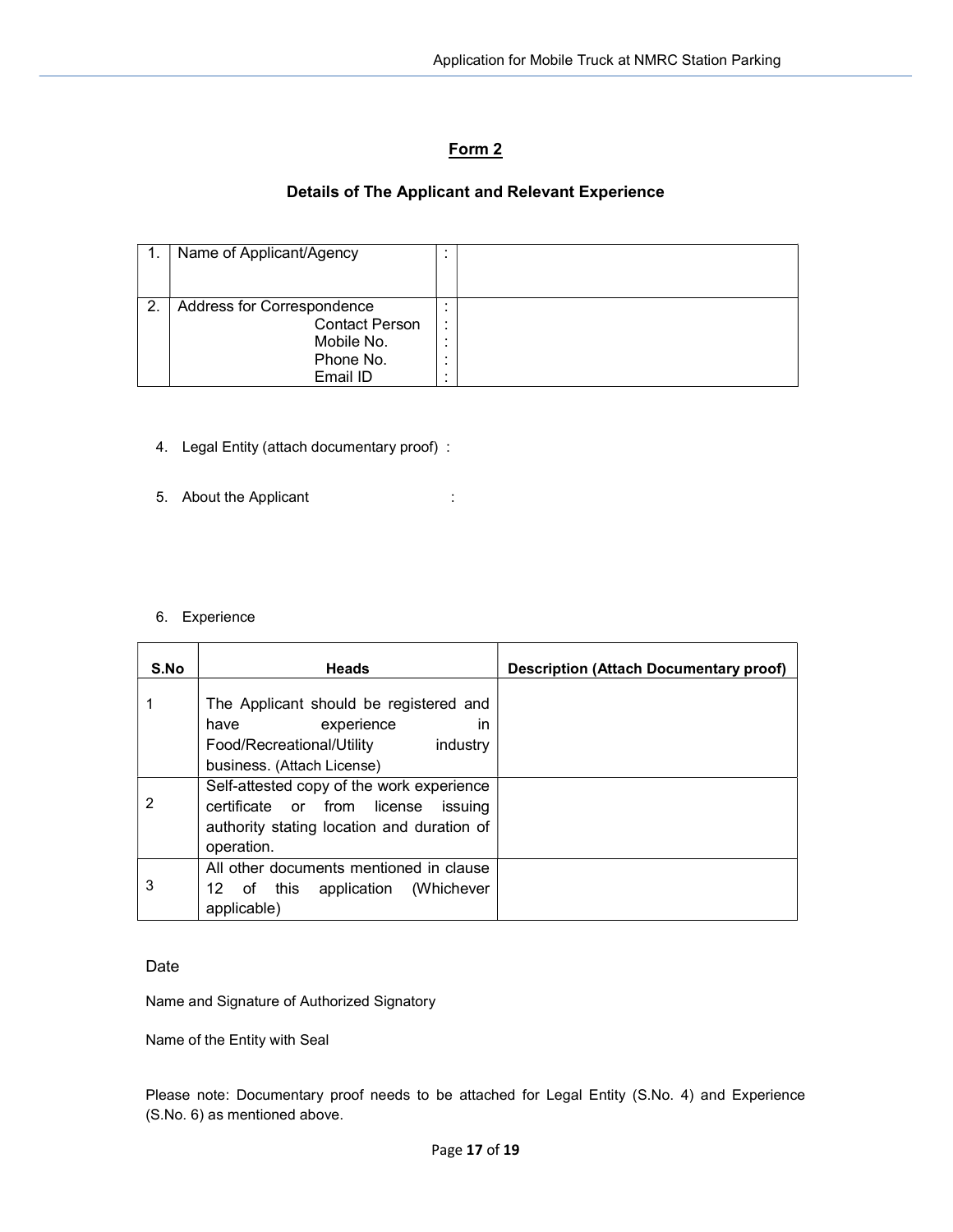٦

# Form 3

# Financial Offer

To

GM (Technical) Noida Metro Rail Corporation (NMRC) Limited Block-III, 3rd Floor, Ganga Shopping Complex, Sector-29, Noida -201301 District Gautam Budh Nagar, Uttar Pradesh

Name of Work-...................................................................................................................

Dear Sir,

─

I/we have read and examined the application document thoroughly.

I/we hereby quote the following amount as per month License Fee in rupees against the declared minimum reserve price as specified below, payable to NMRC.

| S.N<br>O.      | <b>Station Name</b> | <b>Reserve Price Excluding GST</b><br>(Rs/Sqm/Month) | Quote of Bidder in Rs. (The<br>Quote must be more than the<br>reserve price as selection will<br>be done on H1 quote basis) |
|----------------|---------------------|------------------------------------------------------|-----------------------------------------------------------------------------------------------------------------------------|
| $\mathbf{1}$   | Noida Sector-76     | 480                                                  |                                                                                                                             |
| $\overline{2}$ | Noida Sector-101    | 480                                                  |                                                                                                                             |
| 3              | <b>NSEZ</b>         | 480                                                  |                                                                                                                             |
| 4              | Noida Sector-83     | 480                                                  |                                                                                                                             |
| 5              | Noida Sector-137    | 480                                                  |                                                                                                                             |
| 6              | Noida Sector-142    | 480                                                  |                                                                                                                             |
| $\overline{7}$ | Noida Sector-143    | 480                                                  |                                                                                                                             |
| 8              | Noida Sector-144    | 390                                                  |                                                                                                                             |
| 9              | Noida Sector-145    | 390                                                  |                                                                                                                             |
| 10             | Noida Sector-146    | 390                                                  |                                                                                                                             |
| 11             | Noida Sector-147    | 390                                                  |                                                                                                                             |
| 12             | Noida Sector-148    | 480                                                  |                                                                                                                             |
| 13             | Pari Chowk          | 600                                                  |                                                                                                                             |
| 14             | Alpha-I             | 600                                                  |                                                                                                                             |
| 15             | Delta-l             | 480                                                  |                                                                                                                             |